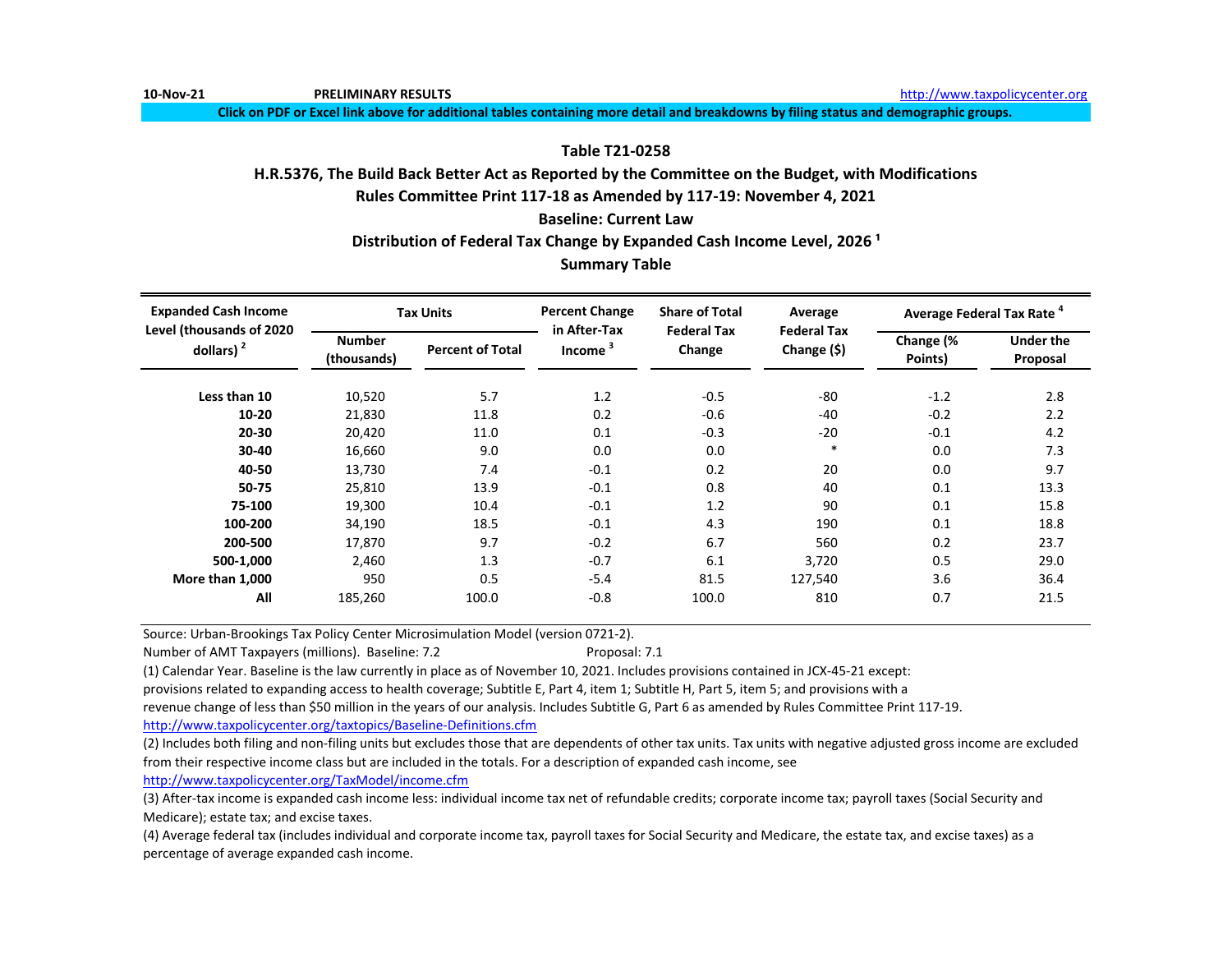## **H.R.5376, The Build Back Better Act as Reported by the Committee on the Budget, with Modifications Rules Committee Print 117-18 as Amended by 117-19: November 4, 2021 Baseline: Current Law Table T21-0258 Distribution of Federal Tax Change by Expanded Cash Income Level, 2026<sup>1</sup> Detail Table**

| <b>Expanded Cash Income</b>              | Percent<br>Change in             | Share of<br><b>Total</b>     | <b>Average Federal Tax Change</b> |                      | <b>Share of Federal Taxes</b> |                              | Average Federal Tax Rate <sup>5</sup> |                              |
|------------------------------------------|----------------------------------|------------------------------|-----------------------------------|----------------------|-------------------------------|------------------------------|---------------------------------------|------------------------------|
| Level (thousands of 2020<br>dollars) $2$ | After-Tax<br>Income <sup>3</sup> | <b>Federal Tax</b><br>Change | <b>Dollars</b>                    | Percent <sup>4</sup> | Change (%<br>Points)          | <b>Under the</b><br>Proposal | Change (%<br>Points)                  | <b>Under the</b><br>Proposal |
| Less than 10                             | 1.2                              | $-0.5$                       | $-80$                             | $-29.9$              | 0.0                           | 0.0                          | $-1.2$                                | 2.8                          |
| 10-20                                    | 0.2                              | $-0.6$                       | $-40$                             | $-9.7$               | 0.0                           | 0.2                          | $-0.2$                                | 2.2                          |
| 20-30                                    | 0.1                              | $-0.3$                       | $-20$                             | $-1.8$               | 0.0                           | 0.5                          | $-0.1$                                | 4.2                          |
| 30-40                                    | 0.0                              | 0.0                          | $\ast$                            | 0.1                  | 0.0                           | 1.0                          | 0.0                                   | 7.3                          |
| 40-50                                    | $-0.1$                           | 0.2                          | 20                                | 0.5                  | 0.0                           | 1.4                          | 0.0                                   | 9.7                          |
| 50-75                                    | $-0.1$                           | 0.8                          | 40                                | 0.5                  | $-0.1$                        | 5.0                          | 0.1                                   | 13.3                         |
| 75-100                                   | $-0.1$                           | 1.2                          | 90                                | 0.6                  | $-0.2$                        | 6.2                          | 0.1                                   | 15.8                         |
| 100-200                                  | $-0.1$                           | 4.3                          | 190                               | 0.6                  | $-0.5$                        | 21.2                         | 0.1                                   | 18.8                         |
| 200-500                                  | $-0.2$                           | 6.7                          | 560                               | 0.7                  | $-0.7$                        | 28.5                         | 0.2                                   | 23.7                         |
| 500-1.000                                | $-0.7$                           | 6.1                          | 3,720                             | 1.7                  | $-0.2$                        | 11.1                         | 0.5                                   | 29.0                         |
| More than 1,000                          | $-5.4$                           | 81.5                         | 127,540                           | 11.0                 | 1.8                           | 24.7                         | 3.6                                   | 36.4                         |
| All                                      | $-0.8$                           | 100.0                        | 810                               | 3.1                  | 0.0                           | 100.0                        | 0.7                                   | 21.5                         |

#### by Expanded Cash Income Level, 2026<sup>1</sup> **Baseline Distribution of Income and Federal Taxes**

| <b>Expanded Cash Income</b><br>Level (thousands of 2019 | <b>Tax Units</b>      |                     | <b>Pre-Tax Income</b> |                     | <b>Federal Tax Burden</b> |                         | After-Tax Income <sup>3</sup> |                     | Average<br><b>Federal Tax</b> |
|---------------------------------------------------------|-----------------------|---------------------|-----------------------|---------------------|---------------------------|-------------------------|-------------------------------|---------------------|-------------------------------|
| dollars) <sup>2</sup>                                   | Number<br>(thousands) | Percent of<br>Total | Average (dollars)     | Percent of<br>Total | Average (dollars)         | <b>Percent of Total</b> | Average (dollars)             | Percent of<br>Total | Rate <sup>5</sup>             |
| Less than 10                                            | 10,520                | 5.7                 | 6.550                 | 0.3                 | 260                       | 0.1                     | 6.290                         | 0.4                 | 3.9                           |
| $10 - 20$                                               | 21,830                | 11.8                | 17,510                | 1.7                 | 430                       | 0.2                     | 17,080                        | 2.0                 | 2.5                           |
| 20-30                                                   | 20,420                | 11.0                | 28,910                | 2.6                 | 1,250                     | 0.5                     | 27.670                        | 3.1                 | 4.3                           |
| 30-40                                                   | 16,660                | 9.0                 | 40,480                | 2.9                 | 2,930                     | 1.0                     | 37,550                        | 3.4                 | 7.2                           |
| 40-50                                                   | 13,730                | 7.4                 | 52,060                | 3.1                 | 5,040                     | 1.4                     | 47,020                        | 3.5                 | 9.7                           |
| 50-75                                                   | 25,810                | 13.9                | 71,870                | 8.0                 | 9,510                     | 5.1                     | 62,350                        | 8.8                 | 13.2                          |
| 75-100                                                  | 19,300                | 10.4                | 100,870               | 8.4                 | 15,870                    | 6.4                     | 85,000                        | 9.0                 | 15.7                          |
| 100-200                                                 | 34,190                | 18.5                | 163,580               | 24.3                | 30,620                    | 21.7                    | 132,960                       | 24.9                | 18.7                          |
| 200-500                                                 | 17.870                | 9.7                 | 333,420               | 25.8                | 78.600                    | 29.2                    | 254.820                       | 25.0                | 23.6                          |
| 500-1.000                                               | 2.460                 | 1.3                 | 770.820               | 8.2                 | 220.040                   | 11.2                    | 550.790                       | 7.4                 | 28.6                          |
| More than 1.000                                         | 950                   | 0.5                 | 3.534.560             | 14.6                | 1,157,520                 | 22.9                    | 2.377.040                     | 12.4                | 32.8                          |
| All                                                     | 185,260               | 100.0               | 124,480               | 100.0               | 26,010                    | 100.0                   | 98,470                        | 100.0               | 20.9                          |

Source: Urban-Brookings Tax Policy Center Microsimulation Model (version 0721-2).

Number of AMT Taxpayers (millions). Baseline: 7.2 Proposal: 7.1

(1) Calendar Year. Baseline is the law currently in place as of November 10, 2021. Includes provisions contained in JCX-45-21 except:

provisions related to expanding access to health coverage; Subtitle E, Part 4, item 1; Subtitle H, Part 5, item 5; and provisions with a

revenue change of less than \$50 million in the years of our analysis. Includes Subtitle G, Part 6 as amended by Rules Committee Print 117-19.

<http://www.taxpolicycenter.org/taxtopics/Baseline-Definitions.cfm>

(2) Includes both filing and non-filing units but excludes those that are dependents of other tax units. Tax units with negative adjusted gross income are excluded from their respective income class but are included in the totals. For a description of expanded cash income, see

[http://www.taxpolicycente](http://www.taxpolicycenter.org/TaxModel/income.cfm)r.org/TaxModel/income.cfm

(3) After-tax income is expanded cash income less: individual income tax net of refundable credits; corporate income tax; payroll taxes (Social Security and Medicare); estate tax; and excise taxes.

(4) For income categories for which the baseline tax burden is negative, a positive percent change in average federal tax indicates a net increase in federal subsidies, and a negative percent change indicates a net decrease in federal subsidies.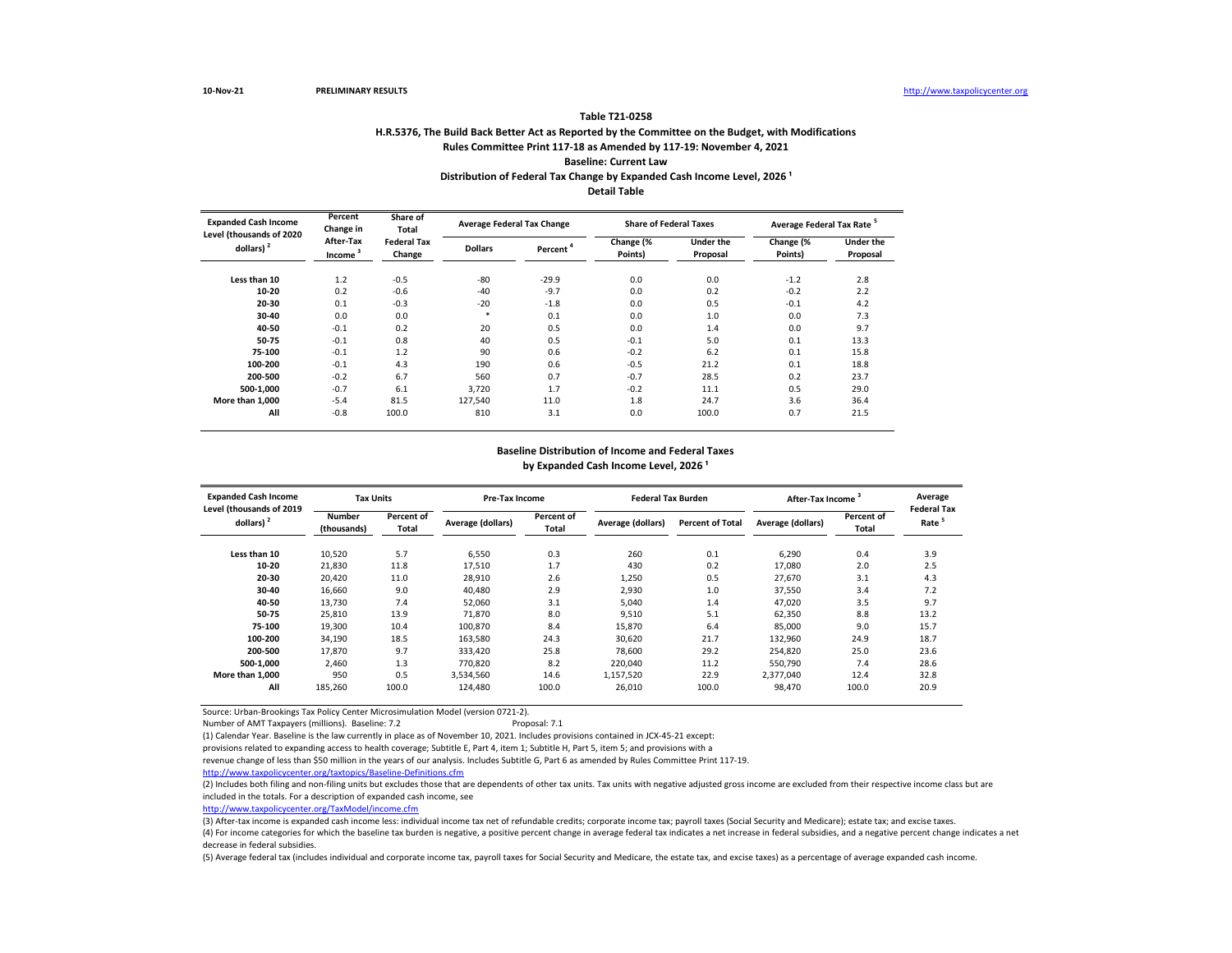## **H.R.5376, The Build Back Better Act as Reported by the Committee on the Budget, with Modifications Rules Committee Print 117-18 as Amended by 117-19: November 4, 2021 Baseline: Current Law Table T21-0258** Distribution of Federal Tax Change by Expanded Cash Income Level, 2026<sup>1</sup> **Detail Table - Single Tax Units**

| <b>Expanded Cash Income</b>              | Percent<br>Change in             | Share of<br><b>Average Federal Tax Change</b><br>Total |                |                      | <b>Share of Federal Taxes</b> |                              | Average Federal Tax Rate <sup>5</sup> |                       |  |
|------------------------------------------|----------------------------------|--------------------------------------------------------|----------------|----------------------|-------------------------------|------------------------------|---------------------------------------|-----------------------|--|
| Level (thousands of 2020<br>dollars) $2$ | After-Tax<br>Income <sup>3</sup> | <b>Federal Tax</b><br>Change                           | <b>Dollars</b> | Percent <sup>'</sup> | Change (%<br>Points)          | <b>Under the</b><br>Proposal | Change (%<br>Points)                  | Under the<br>Proposal |  |
| Less than 10                             | 0.4                              | $-1.1$                                                 | $-30$          | $-7.5$               | 0.0                           | 0.2                          | $-0.4$                                | 5.2                   |  |
| 10-20                                    | 0.0                              | 0.1                                                    | $\ast$         | 0.1                  | 0.0                           | 1.1                          | 0.0                                   | 4.7                   |  |
| 20-30                                    | $-0.1$                           | 1.3                                                    | 20             | 1.0                  | 0.0                           | 2.3                          | 0.1                                   | 7.7                   |  |
| 30-40                                    | $-0.1$                           | 1.8                                                    | 40             | 1.0                  | 0.0                           | 3.3                          | 0.1                                   | 10.1                  |  |
| 40-50                                    | $-0.1$                           | 1.6                                                    | 50             | 0.8                  | $-0.1$                        | 4.0                          | 0.1                                   | 12.1                  |  |
| 50-75                                    | $-0.1$                           | 4.0                                                    | 60             | 0.6                  | $-0.2$                        | 13.1                         | 0.1                                   | 15.7                  |  |
| 75-100                                   | $-0.2$                           | 5.0                                                    | 130            | 0.7                  | $-0.2$                        | 14.0                         | 0.1                                   | 19.5                  |  |
| 100-200                                  | $-0.2$                           | 11.8                                                   | 290            | 0.8                  | $-0.3$                        | 27.3                         | 0.2                                   | 22.8                  |  |
| 200-500                                  | $-0.4$                           | 9.4                                                    | 930            | 1.1                  | $-0.1$                        | 16.9                         | 0.3                                   | 27.1                  |  |
| 500-1,000                                | $-0.9$                           | 5.3                                                    | 4,850          | 2.0                  | 0.0                           | 5.0                          | 0.6                                   | 31.5                  |  |
| More than 1.000                          | $-5.4$                           | 60.3                                                   | 125,990        | 9.9                  | 0.9                           | 12.5                         | 3.5                                   | 38.6                  |  |
| All                                      | $-0.5$                           | 100.0                                                  | 250            | 1.9                  | 0.0                           | 100.0                        | 0.4                                   | 19.6                  |  |

### **Baseline Distribution of Income and Federal Taxes** by Expanded Cash Income Level, 2026<sup>1</sup>

| <b>Expanded Cash Income</b>              | <b>Tax Units</b>      |                     | <b>Pre-Tax Income</b> |                     | <b>Federal Tax Burden</b> |                         | After-Tax Income  |                     | Average                                 |
|------------------------------------------|-----------------------|---------------------|-----------------------|---------------------|---------------------------|-------------------------|-------------------|---------------------|-----------------------------------------|
| Level (thousands of 2019<br>dollars) $2$ | Number<br>(thousands) | Percent of<br>Total | Average (dollars)     | Percent of<br>Total | Average (dollars)         | <b>Percent of Total</b> | Average (dollars) | Percent of<br>Total | <b>Federal Tax</b><br>Rate <sup>5</sup> |
| Less than 10                             | 8,690                 | 9.6                 | 6,550                 | 0.9                 | 370                       | 0.3                     | 6,190             | 1.1                 | 5.6                                     |
| 10-20                                    | 17,010                | 18.7                | 17,330                | 4.8                 | 810                       | 1.2                     | 16,520            | 5.7                 | 4.7                                     |
| 20-30                                    | 12,690                | 14.0                | 28,670                | 5.9                 | 2,180                     | 2.3                     | 26,490            | 6.8                 | 7.6                                     |
| 30-40                                    | 9,590                 | 10.6                | 40,380                | 6.3                 | 4,050                     | 3.3                     | 36,330            | 7.0                 | 10.0                                    |
| 40-50                                    | 7,680                 | 8.4                 | 52,080                | 6.5                 | 6,250                     | 4.1                     | 45,830            | 7.1                 | 12.0                                    |
| 50-75                                    | 13,930                | 15.3                | 71,600                | 16.2                | 11,200                    | 13.2                    | 60,400            | 16.9                | 15.6                                    |
| 75-100                                   | 8,640                 | 9.5                 | 100,330               | 14.1                | 19,390                    | 14.2                    | 80,940            | 14.1                | 19.3                                    |
| 100-200                                  | 9,280                 | 10.2                | 154.840               | 23.4                | 35.030                    | 27.6                    | 119.810           | 22.4                | 22.6                                    |
| 200-500                                  | 2,280                 | 2.5                 | 328,370               | 12.2                | 88,010                    | 17.0                    | 240,360           | 11.0                | 26.8                                    |
| 500-1,000                                | 250                   | 0.3                 | 777.070               | 3.1                 | 239,570                   | 5.0                     | 537,500           | 2.7                 | 30.8                                    |
| More than 1.000                          | 110                   | 0.1                 | 3,618,430             | 6.3                 | 1,270,200                 | 11.6                    | 2,348,230         | 5.1                 | 35.1                                    |
| All                                      | 90,980                | 100.0               | 67,570                | 100.0               | 12,970                    | 100.0                   | 54,600            | 100.0               | 19.2                                    |

Source: Urban-Brookings Tax Policy Center Microsimulation Model (version 0721-2).

(1) Calendar Year. Baseline is the law currently in place as of November 10, 2021. Includes provisions contained in JCX-45-21 except:

provisions related to expanding access to health coverage; Subtitle E, Part 4, item 1; Subtitle H, Part 5, item 5; and provisions with a

revenue change of less than \$50 million in the years of our analysis. Includes Subtitle G, Part 6 as amended by Rules Committee Print 117-19.

<http://www.taxpolicycenter.org/taxtopics/Baseline-Definitions.cfm>

(2) Includes both filing and non-filing units but excludes those that are dependents of other tax units. Tax units with negative adjusted gross income are excluded from their respective income class but are included in the totals. For a description of expanded cash income, see

[http://www.taxpolicycente](http://www.taxpolicycenter.org/TaxModel/income.cfm)r.org/TaxModel/income.cfm

(3) After-tax income is expanded cash income less: individual income tax net of refundable credits; corporate income tax; payroll taxes (Social Security and Medicare); estate tax; and excise taxes.

(4) For income categories for which the baseline tax burden is negative, a positive percent change in average federal tax indicates a net increase in federal subsidies, and a negative percent change indicates a net decrease in federal subsidies.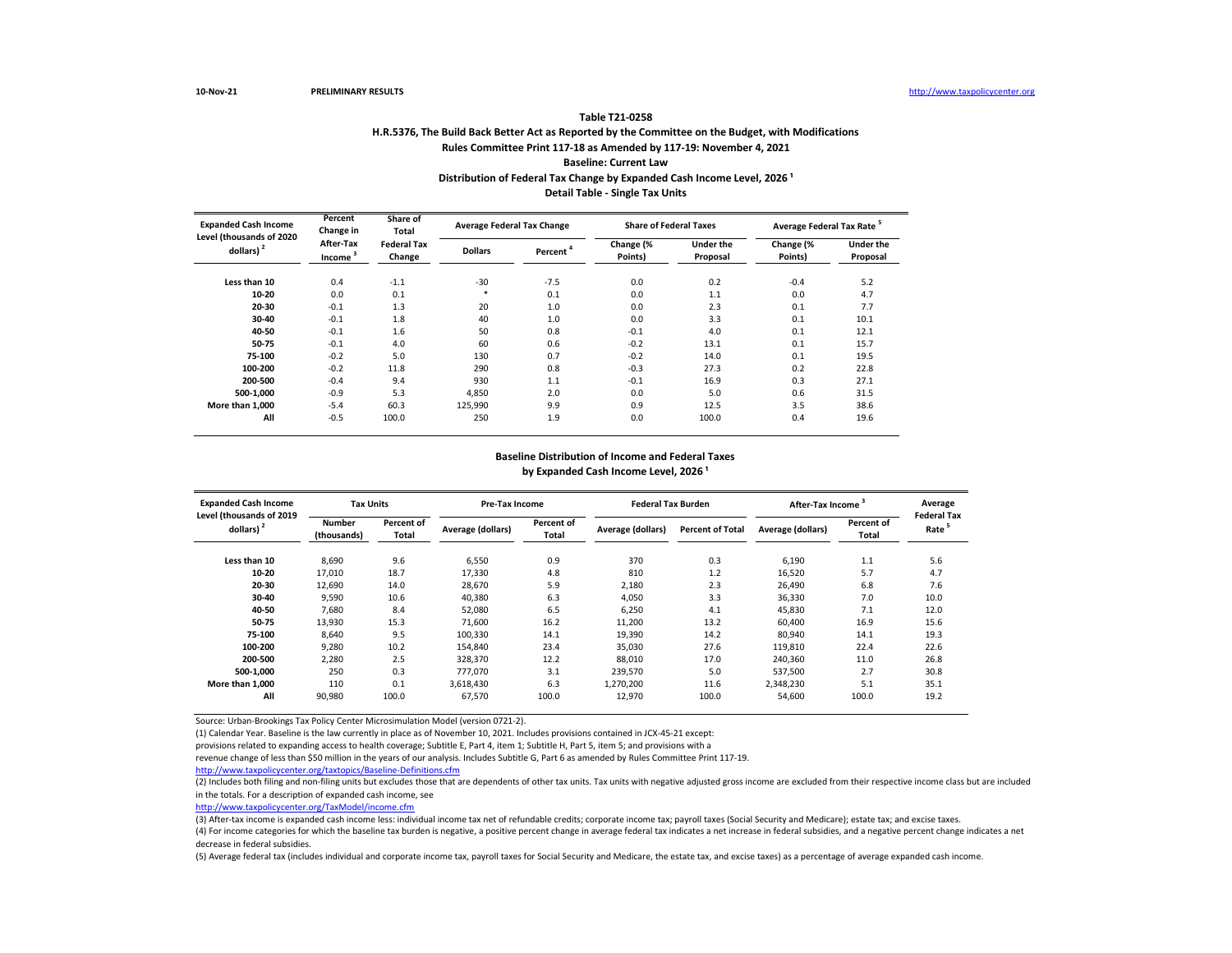## **H.R.5376, The Build Back Better Act as Reported by the Committee on the Budget, with Modifications Rules Committee Print 117-18 as Amended by 117-19: November 4, 2021 Baseline: Current Law Table T21-0258** Distribution of Federal Tax Change by Expanded Cash Income Level, 2026<sup>1</sup> **Detail Table - Married Tax Units Filing Jointly**

| <b>Expanded Cash Income</b>              | Percent<br>Change in             | Share of<br>Total            |                | <b>Average Federal Tax Change</b> | <b>Share of Federal Taxes</b> |                              | Average Federal Tax Rate <sup>5</sup> |                              |
|------------------------------------------|----------------------------------|------------------------------|----------------|-----------------------------------|-------------------------------|------------------------------|---------------------------------------|------------------------------|
| Level (thousands of 2020<br>dollars) $2$ | After-Tax<br>Income <sup>3</sup> | <b>Federal Tax</b><br>Change | <b>Dollars</b> | Percent <sup>'</sup>              | Change (%<br>Points)          | <b>Under the</b><br>Proposal | Change (%<br>Points)                  | <b>Under the</b><br>Proposal |
| Less than 10                             | 3.5                              | $-0.2$                       | $-190$         | $-112.9$                          | 0.0                           | 0.0                          | $-3.4$                                | $-0.4$                       |
| 10-20                                    | 1.0                              | $-0.3$                       | $-170$         | $-52.9$                           | 0.0                           | 0.0                          | $-0.9$                                | 0.8                          |
| 20-30                                    | 0.5                              | $-0.4$                       | $-130$         | $-25.3$                           | 0.0                           | 0.0                          | $-0.5$                                | 1.3                          |
| 30-40                                    | 0.2                              | $-0.2$                       | $-70$          | $-6.7$                            | 0.0                           | 0.1                          | $-0.2$                                | 2.4                          |
| 40-50                                    | 0.0                              | 0.0                          | $-10$          | $-0.3$                            | 0.0                           | 0.2                          | 0.0                                   | 4.4                          |
| 50-75                                    | 0.0                              | 0.2                          | 30             | 0.4                               | 0.0                           | 1.2                          | 0.0                                   | 8.6                          |
| 75-100                                   | $-0.1$                           | 0.4                          | 70             | 0.6                               | $-0.1$                        | 2.6                          | 0.1                                   | 11.7                         |
| 100-200                                  | $-0.1$                           | 3.0                          | 160            | 0.6                               | $-0.5$                        | 18.0                         | 0.1                                   | 17.0                         |
| 200-500                                  | $-0.2$                           | 6.7                          | 500            | 0.7                               | $-0.9$                        | 34.3                         | 0.2                                   | 23.2                         |
| 500-1,000                                | $-0.6$                           | 6.9                          | 3.550          | 1.6                               | $-0.3$                        | 14.1                         | 0.5                                   | 28.7                         |
| More than 1,000                          | $-5.0$                           | 83.2                         | 114,450        | 10.4                              | 1.8                           | 29.1                         | 3.4                                   | 35.9                         |
| All                                      | $-1.0$                           | 100.0                        | 1,670          | 3.4                               | 0.0                           | 100.0                        | 0.8                                   | 23.1                         |

### **Baseline Distribution of Income and Federal Taxes** by Expanded Cash Income Level, 2026<sup>1</sup>

| <b>Expanded Cash Income</b>                       | <b>Tax Units</b>      |                     | <b>Pre-Tax Income</b> |                     |                   | <b>Federal Tax Burden</b> |                   | After-Tax Income    | Average                                 |
|---------------------------------------------------|-----------------------|---------------------|-----------------------|---------------------|-------------------|---------------------------|-------------------|---------------------|-----------------------------------------|
| Level (thousands of 2019<br>dollars) <sup>2</sup> | Number<br>(thousands) | Percent of<br>Total | Average (dollars)     | Percent of<br>Total | Average (dollars) | <b>Percent of Total</b>   | Average (dollars) | Percent of<br>Total | <b>Federal Tax</b><br>Rate <sup>5</sup> |
| Less than 10                                      | 1,070                 | 1.6                 | 5,760                 | 0.0                 | 170               | 0.0                       | 5,580             | 0.1                 | 3.0                                     |
| 10-20                                             | 2,230                 | 3.4                 | 18,000                | 0.3                 | 320               | 0.0                       | 17,680            | 0.4                 | 1.8                                     |
| 20-30                                             | 3,670                 | 5.6                 | 29,290                | 0.7                 | 520               | 0.1                       | 28.770            | 0.9                 | 1.8                                     |
| 30-40                                             | 3,270                 | 4.9                 | 40,640                | 0.9                 | 1,060             | 0.1                       | 39,580            | 1.2                 | 2.6                                     |
| 40-50                                             | 2,980                 | 4.5                 | 52,030                | 1.1                 | 2,290             | 0.2                       | 49,740            | 1.3                 | 4.4                                     |
| 50-75                                             | 6,590                 | 10.0                | 72,780                | 3.3                 | 6,240             | 1.3                       | 66,540            | 3.9                 | 8.6                                     |
| 75-100                                            | 7.200                 | 10.9                | 101,720               | 5.1                 | 11,800            | 2.6                       | 89.920            | 5.7                 | 11.6                                    |
| 100-200                                           | 20,900                | 31.6                | 169,090               | 24.4                | 28,630            | 18.5                      | 140.460           | 26.1                | 16.9                                    |
| 200-500                                           | 14,780                | 22.3                | 335,200               | 34.2                | 77.140            | 35.2                      | 258,070           | 33.9                | 23.0                                    |
| 500-1.000                                         | 2,130                 | 3.2                 | 770,200               | 11.3                | 217,720           | 14.4                      | 552,480           | 10.5                | 28.3                                    |
| More than 1.000                                   | 800                   | 1.2                 | 3,389,160             | 18.7                | 1,100,750         | 27.3                      | 2,288,410         | 16.3                | 32.5                                    |
| All                                               | 66,160                | 100.0               | 219,250               | 100.0               | 48,920            | 100.0                     | 170,330           | 100.0               | 22.3                                    |

Source: Urban-Brookings Tax Policy Center Microsimulation Model (version 0721-2).

(1) Calendar Year. Baseline is the law currently in place as of November 10, 2021. Includes provisions contained in JCX-45-21 except:

provisions related to expanding access to health coverage; Subtitle E, Part 4, item 1; Subtitle H, Part 5, item 5; and provisions with a

revenue change of less than \$50 million in the years of our analysis. Includes Subtitle G, Part 6 as amended by Rules Committee Print 117-19.

<http://www.taxpolicycenter.org/taxtopics/Baseline-Definitions.cfm>

(2) Includes both filing and non-filing units but excludes those that are dependents of other tax units. Tax units with negative adjusted gross income are excluded from their respective income class but are included in the totals. For a description of expanded cash income, see

[http://www.taxpolicycente](http://www.taxpolicycenter.org/TaxModel/income.cfm)r.org/TaxModel/income.cfm

(3) After-tax income is expanded cash income less: individual income tax net of refundable credits; corporate income tax; payroll taxes (Social Security and Medicare); estate tax; and excise taxes.

(4) For income categories for which the baseline tax burden is negative, a positive percent change in average federal tax indicates a net increase in federal subsidies, and a negative percent change indicates a net decrease in federal subsidies.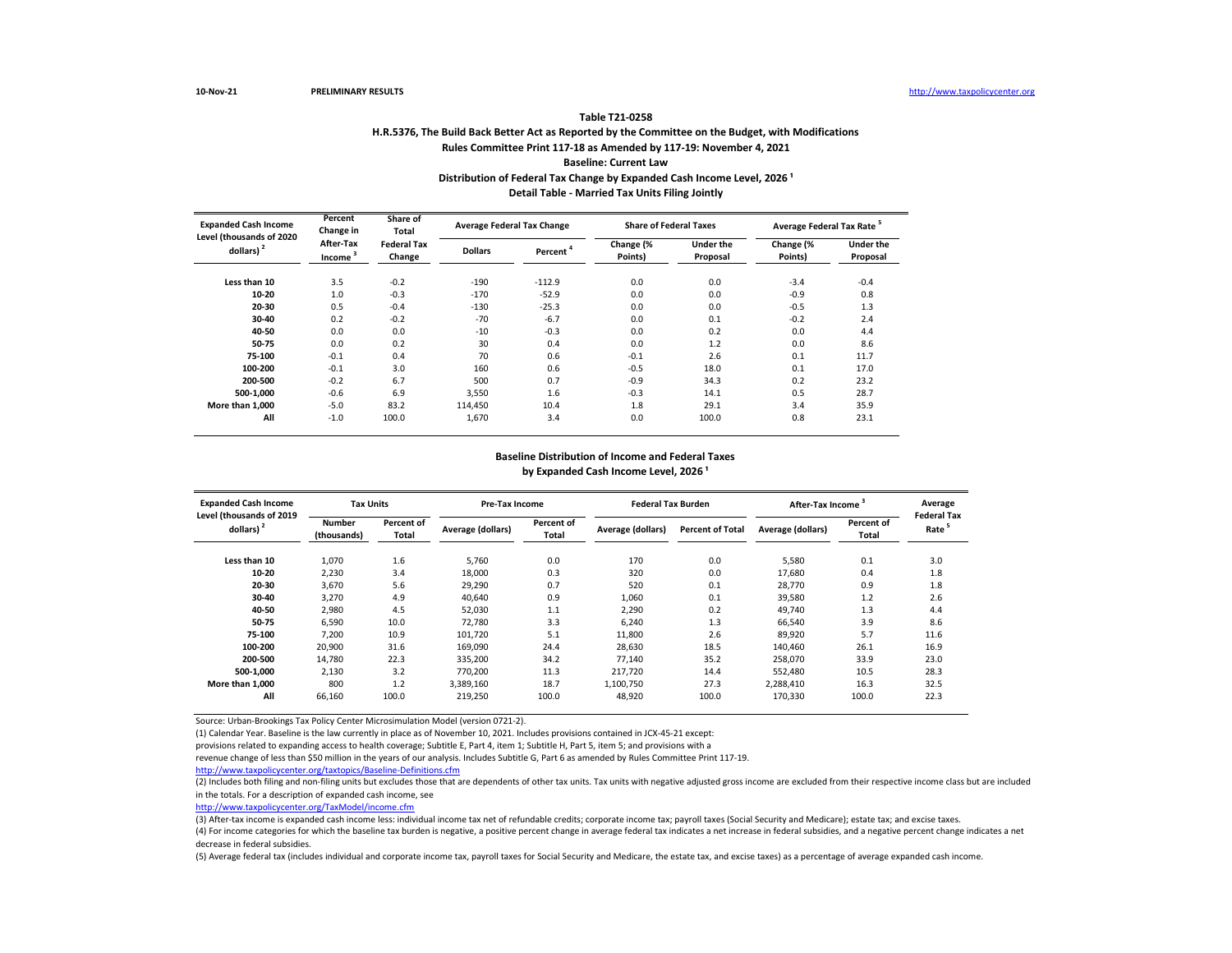## **H.R.5376, The Build Back Better Act as Reported by the Committee on the Budget, with Modifications Rules Committee Print 117-18 as Amended by 117-19: November 4, 2021 Baseline: Current Law Table T21-0258** Distribution of Federal Tax Change by Expanded Cash Income Level, 2026<sup>1</sup> **Detail Table - Head of Household Tax Units**

| <b>Expanded Cash Income</b><br>Level (thousands of 2020 | Percent<br>Change in             | Share of<br>Total            |                | <b>Average Federal Tax Change</b> | <b>Share of Federal Taxes</b> |                              | Average Federal Tax Rate <sup>5</sup> |                              |
|---------------------------------------------------------|----------------------------------|------------------------------|----------------|-----------------------------------|-------------------------------|------------------------------|---------------------------------------|------------------------------|
| dollars) $2$                                            | After-Tax<br>Income <sup>3</sup> | <b>Federal Tax</b><br>Change | <b>Dollars</b> | Percent <sup>'</sup>              | Change (%<br>Points)          | <b>Under the</b><br>Proposal | Change (%<br>Points)                  | <b>Under the</b><br>Proposal |
| Less than 10                                            | 6.5                              | $-6.6$                       | $-590$         | 47.1                              | $-0.1$                        | $-0.4$                       | $-7.6$                                | $-23.8$                      |
| 10-20                                                   | 1.2                              | $-10.2$                      | $-240$         | 10.0                              | $-0.2$                        | $-2.4$                       | $-1.3$                                | $-14.4$                      |
| 20-30                                                   | 0.2                              | $-4.5$                       | $-70$          | 4.3                               | $-0.1$                        | $-2.3$                       | $-0.2$                                | $-5.6$                       |
| 30-40                                                   | 0.1                              | $-1.8$                       | $-30$          | $-2.7$                            | $-0.1$                        | 1.4                          | $-0.1$                                | 2.7                          |
| 40-50                                                   | 0.0                              | $-0.6$                       | $-10$          | $-0.3$                            | $-0.1$                        | 4.1                          | 0.0                                   | 7.8                          |
| 50-75                                                   | 0.0                              | 0.5                          | 10             | 0.1                               | $-0.3$                        | 14.7                         | 0.0                                   | 11.9                         |
| 75-100                                                  | 0.0                              | 1.3                          | 30             | 0.2                               | $-0.3$                        | 15.0                         | 0.0                                   | 14.3                         |
| 100-200                                                 | $-0.1$                           | 5.8                          | 100            | 0.3                               | $-0.6$                        | 35.6                         | 0.1                                   | 19.0                         |
| 200-500                                                 | $-0.2$                           | 4.3                          | 430            | 0.6                               | $-0.2$                        | 15.6                         | 0.1                                   | 24.0                         |
| 500-1,000                                               | $-0.6$                           | 2.5                          | 3,310          | 1.5                               | 0.0                           | 3.6                          | 0.4                                   | 29.5                         |
| More than 1.000                                         | $-8.6$                           | 109.6                        | 322,070        | 18.0                              | 2.0                           | 15.1                         | 5.8                                   | 38.0                         |
| All                                                     | $-0.4$                           | 100.0                        | 230            | 2.2                               | 0.0                           | 100.0                        | 0.3                                   | 14.4                         |

### **Baseline Distribution of Income and Federal Taxes** by Expanded Cash Income Level, 2026<sup>1</sup>

| <b>Expanded Cash Income</b><br>Level (thousands of 2019 | <b>Tax Units</b>             |                     | Pre-Tax Income    |                     | <b>Federal Tax Burden</b> |                         | After-Tax Income  |                     | Average<br><b>Federal Tax</b> |
|---------------------------------------------------------|------------------------------|---------------------|-------------------|---------------------|---------------------------|-------------------------|-------------------|---------------------|-------------------------------|
| dollars) <sup>2</sup>                                   | <b>Number</b><br>(thousands) | Percent of<br>Total | Average (dollars) | Percent of<br>Total | Average (dollars)         | <b>Percent of Total</b> | Average (dollars) | Percent of<br>Total | Rate <sup>5</sup>             |
| Less than 10                                            | 610                          | 2.6                 | 7.800             | 0.3                 | $-1,260$                  | $-0.3$                  | 9.060             | 0.4                 | $-16.2$                       |
| 10-20                                                   | 2,320                        | 9.9                 | 18.290            | 2.3                 | $-2,390$                  | $-2.2$                  | 20.680            | 3.1                 | $-13.1$                       |
| 20-30                                                   | 3,630                        | 15.4                | 29,340            | 5.9                 | $-1,570$                  | $-2.2$                  | 30.910            | 7.2                 | $-5.4$                        |
| 30-40                                                   | 3,310                        | 14.1                | 40,540            | 7.4                 | 1,110                     | 1.4                     | 39,430            | 8.4                 | 2.7                           |
| 40-50                                                   | 2,630                        | 11.2                | 51,980            | 7.5                 | 4,050                     | 4.2                     | 47.920            | 8.1                 | 7.8                           |
| 50-75                                                   | 4,510                        | 19.2                | 71,360            | 17.7                | 8.480                     | 15.0                    | 62,880            | 18.2                | 11.9                          |
| 75-100                                                  | 2,720                        | 11.5                | 100,440           | 15.0                | 14,360                    | 15.3                    | 86,080            | 15.0                | 14.3                          |
| 100-200                                                 | 3,160                        | 13.4                | 154,460           | 26.9                | 29,250                    | 36.3                    | 125,210           | 25.4                | 18.9                          |
| 200-500                                                 | 550                          | 2.3                 | 309.380           | 9.3                 | 73.780                    | 15.8                    | 235.600           | 8.3                 | 23.9                          |
| 500-1.000                                               | 40                           | 0.2                 | 773.970           | 1.7                 | 224.730                   | 3.6                     | 549.230           | 1.4                 | 29.0                          |
| More than 1.000                                         | 20                           | 0.1                 | 5,545,940         | 5.7                 | 1,787,270                 | 13.1                    | 3,758,680         | 4.5                 | 32.2                          |
| All                                                     | 23,540                       | 100.0               | 77,010            | 100.0               | 10,830                    | 100.0                   | 66,180            | 100.0               | 14.1                          |

Source: Urban-Brookings Tax Policy Center Microsimulation Model (version 0721-2).

(1) Calendar Year. Baseline is the law currently in place as of November 10, 2021. Includes provisions contained in JCX-45-21 except:

provisions related to expanding access to health coverage; Subtitle E, Part 4, item 1; Subtitle H, Part 5, item 5; and provisions with a

revenue change of less than \$50 million in the years of our analysis. Includes Subtitle G, Part 6 as amended by Rules Committee Print 117-19.

<http://www.taxpolicycenter.org/taxtopics/Baseline-Definitions.cfm>

(2) Includes both filing and non-filing units but excludes those that are dependents of other tax units. Tax units with negative adjusted gross income are excluded from their respective income class but are included in the totals. For a description of expanded cash income, see

[http://www.taxpolicycente](http://www.taxpolicycenter.org/TaxModel/income.cfm)r.org/TaxModel/income.cfm

(3) After-tax income is expanded cash income less: individual income tax net of refundable credits; corporate income tax; payroll taxes (Social Security and Medicare); estate tax; and excise taxes.

(4) For income categories for which the baseline tax burden is negative, a positive percent change in average federal tax indicates a net increase in federal subsidies, and a negative percent change indicates a net decrease in federal subsidies.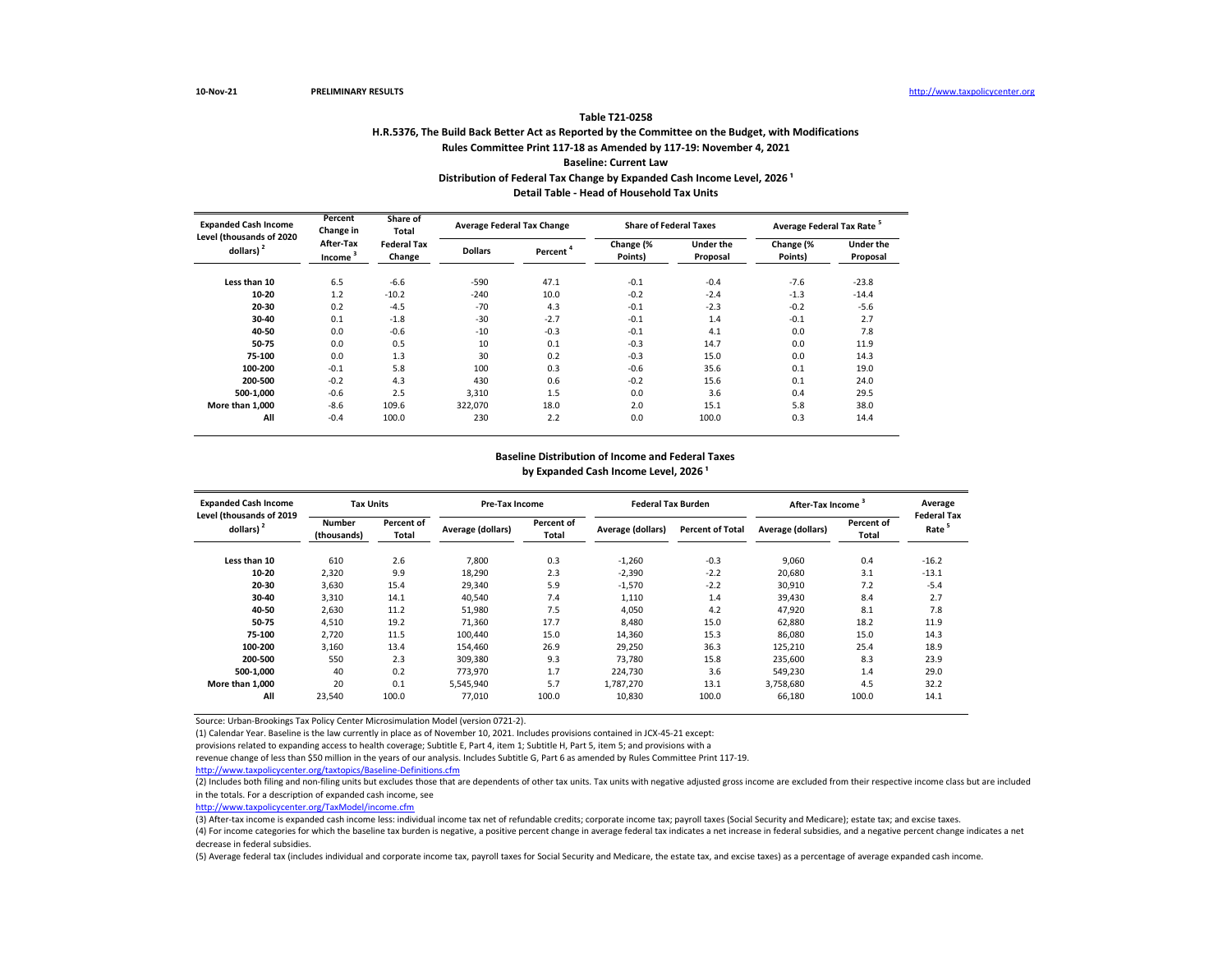## **H.R.5376, The Build Back Better Act as Reported by the Committee on the Budget, with Modifications Rules Committee Print 117-18 as Amended by 117-19: November 4, 2021 Baseline: Current Law Table T21-0258** Distribution of Federal Tax Change by Expanded Cash Income Level, 2026<sup>1</sup> **Detail Table - Tax Units with Children**

| <b>Expanded Cash Income</b> | Percent<br>Change in<br>Level (thousands of 2020 |                              | Average Federal Tax Change |                      | <b>Share of Federal Taxes</b> |                              | Average Federal Tax Rate <sup>5</sup> |                              |  |
|-----------------------------|--------------------------------------------------|------------------------------|----------------------------|----------------------|-------------------------------|------------------------------|---------------------------------------|------------------------------|--|
| dollars) <sup>2</sup>       | After-Tax<br>Income <sup>3</sup>                 | <b>Federal Tax</b><br>Change | <b>Dollars</b>             | Percent <sup>4</sup> | Change (%<br>Points)          | <b>Under the</b><br>Proposal | Change (%<br>Points)                  | <b>Under the</b><br>Proposal |  |
| Less than 10                | 8.3                                              | $-1.3$                       | $-740$                     | 58.1                 | 0.0                           | $-0.1$                       | $-9.6$                                | $-26.2$                      |  |
| 10-20                       | 1.4                                              | $-1.6$                       | $-280$                     | 11.8                 | 0.0                           | $-0.5$                       | $-1.5$                                | $-14.6$                      |  |
| 20-30                       | 0.5                                              | $-1.3$                       | $-150$                     | 9.5                  | 0.0                           | $-0.5$                       | $-0.5$                                | $-6.0$                       |  |
| 30-40                       | 0.2                                              | $-0.6$                       | $-80$                      | $-8.2$               | 0.0                           | 0.2                          | $-0.2$                                | 2.2                          |  |
| 40-50                       | 0.1                                              | $-0.3$                       | $-40$                      | $-1.1$               | 0.0                           | 0.6                          | $-0.1$                                | 6.9                          |  |
| 50-75                       | 0.0                                              | $-0.2$                       | $-20$                      | $-0.2$               | $-0.1$                        | 2.7                          | 0.0                                   | 11.4                         |  |
| 75-100                      | 0.0                                              | 0.0                          | $*$                        | 0.0                  | $-0.1$                        | 3.4                          | 0.0                                   | 13.8                         |  |
| 100-200                     | 0.0                                              | 0.9                          | 40                         | 0.1                  | $-0.5$                        | 17.8                         | 0.0                                   | 18.3                         |  |
| 200-500                     | $-0.1$                                           | 4.0                          | 280                        | 0.4                  | $-0.9$                        | 33.1                         | 0.1                                   | 23.7                         |  |
| 500-1.000                   | $-0.6$                                           | 6.5                          | 3.060                      | 1.4                  | $-0.2$                        | 14.0                         | 0.4                                   | 29.1                         |  |
| More than 1.000             | $-5.1$                                           | 93.7                         | 115,030                    | 10.5                 | 2.0                           | 29.0                         | 3.5                                   | 36.2                         |  |
| All                         | $-0.9$                                           | 100.0                        | 1,160                      | 3.0                  | 0.0                           | 100.0                        | 0.7                                   | 22.6                         |  |

#### **Baseline Distribution of Income and Federal Taxes** by Expanded Cash Income Level, 2026<sup>1</sup>

| <b>Expanded Cash Income</b>              | <b>Tax Units</b>      |                     | <b>Pre-Tax Income</b> |                     | <b>Federal Tax Burden</b> |                         | After-Tax Income <sup>°</sup> |                     | Average                                 |
|------------------------------------------|-----------------------|---------------------|-----------------------|---------------------|---------------------------|-------------------------|-------------------------------|---------------------|-----------------------------------------|
| Level (thousands of 2019<br>dollars) $2$ | Number<br>(thousands) | Percent of<br>Total | Average (dollars)     | Percent of<br>Total | Average (dollars)         | <b>Percent of Total</b> | Average (dollars)             | Percent of<br>Total | <b>Federal Tax</b><br>Rate <sup>5</sup> |
| Less than 10                             | 1,040                 | 2.0                 | 7.740                 | 0.1                 | $-1,280$                  | $-0.1$                  | 9,020                         | 0.1                 | $-16.6$                                 |
| 10-20                                    | 3,570                 | 6.7                 | 18,160                | 0.7                 | $-2,380$                  | $-0.4$                  | 20,540                        | 1.0                 | $-13.1$                                 |
| 20-30                                    | 5,360                 | 10.1                | 29,240                | 1.7                 | $-1,600$                  | $-0.4$                  | 30,840                        | 2.3                 | $-5.5$                                  |
| 30-40                                    | 4,900                 | 9.3                 | 40,510                | 2.2                 | 960                       | 0.2                     | 39,550                        | 2.7                 | 2.4                                     |
| 40-50                                    | 3,680                 | 7.0                 | 52,050                | 2.1                 | 3,640                     | 0.7                     | 48,410                        | 2.5                 | 7.0                                     |
| 50-75                                    | 6,740                 | 12.7                | 71,730                | 5.3                 | 8,200                     | 2.8                     | 63,520                        | 6.0                 | 11.4                                    |
| 75-100                                   | 4,970                 | 9.4                 | 101,420               | 5.5                 | 14,020                    | 3.5                     | 87.400                        | 6.1                 | 13.8                                    |
| 100-200                                  | 12,020                | 22.7                | 167,920               | 22.0                | 30,690                    | 18.3                    | 137,230                       | 23.0                | 18.3                                    |
| 200-500                                  | 8,630                 | 16.3                | 335,530               | 31.6                | 79,340                    | 34.0                    | 256,190                       | 30.9                | 23.7                                    |
| 500-1.000                                | 1,300                 | 2.5                 | 769.950               | 10.9                | 220,950                   | 14.2                    | 549,000                       | 9.9                 | 28.7                                    |
| More than 1,000                          | 500                   | 0.9                 | 3,336,340             | 18.1                | 1,091,100                 | 27.0                    | 2,245,240                     | 15.6                | 32.7                                    |
| All                                      | 52,930                | 100.0               | 173,370               | 100.0               | 38,040                    | 100.0                   | 135,330                       | 100.0               | 21.9                                    |

Source: Urban-Brookings Tax Policy Center Microsimulation Model (version 0721-2).

Note: Tax units with children are those claiming an exemption for children at home or away from home or with children qualifying for the Child Tax Credit or EITC.

(1) Calendar Year. Baseline is the law currently in place as of November 10, 2021. Includes provisions contained in JCX-45-21 except:

provisions related to expanding access to health coverage; Subtitle E, Part 4, item 1; Subtitle H, Part 5, item 5; and provisions with a

revenue change of less than \$50 million in the years of our analysis. Includes Subtitle G, Part 6 as amended by Rules Committee Print 117-19.

<http://www.taxpolicycenter.org/taxtopics/Baseline-Definitions.cfm>

(2) Includes both filing and non-filing units but excludes those that are dependents of other tax units. Tax units with negative adjusted gross income are excluded from their respective income class but are included in the totals. For a description of expanded cash income, see

[http://www.taxpolicycente](http://www.taxpolicycenter.org/TaxModel/income.cfm)r.org/TaxModel/income.cfm

(3) After-tax income is expanded cash income less: individual income tax net of refundable credits; corporate income tax; payroll taxes (Social Security and Medicare); estate tax; and excise taxes.

(4) For income categories for which the baseline tax burden is negative, a positive percent change in average federal tax indicates a net increase in federal subsidies, and a negative percent change indicates a net decrease in federal subsidies.